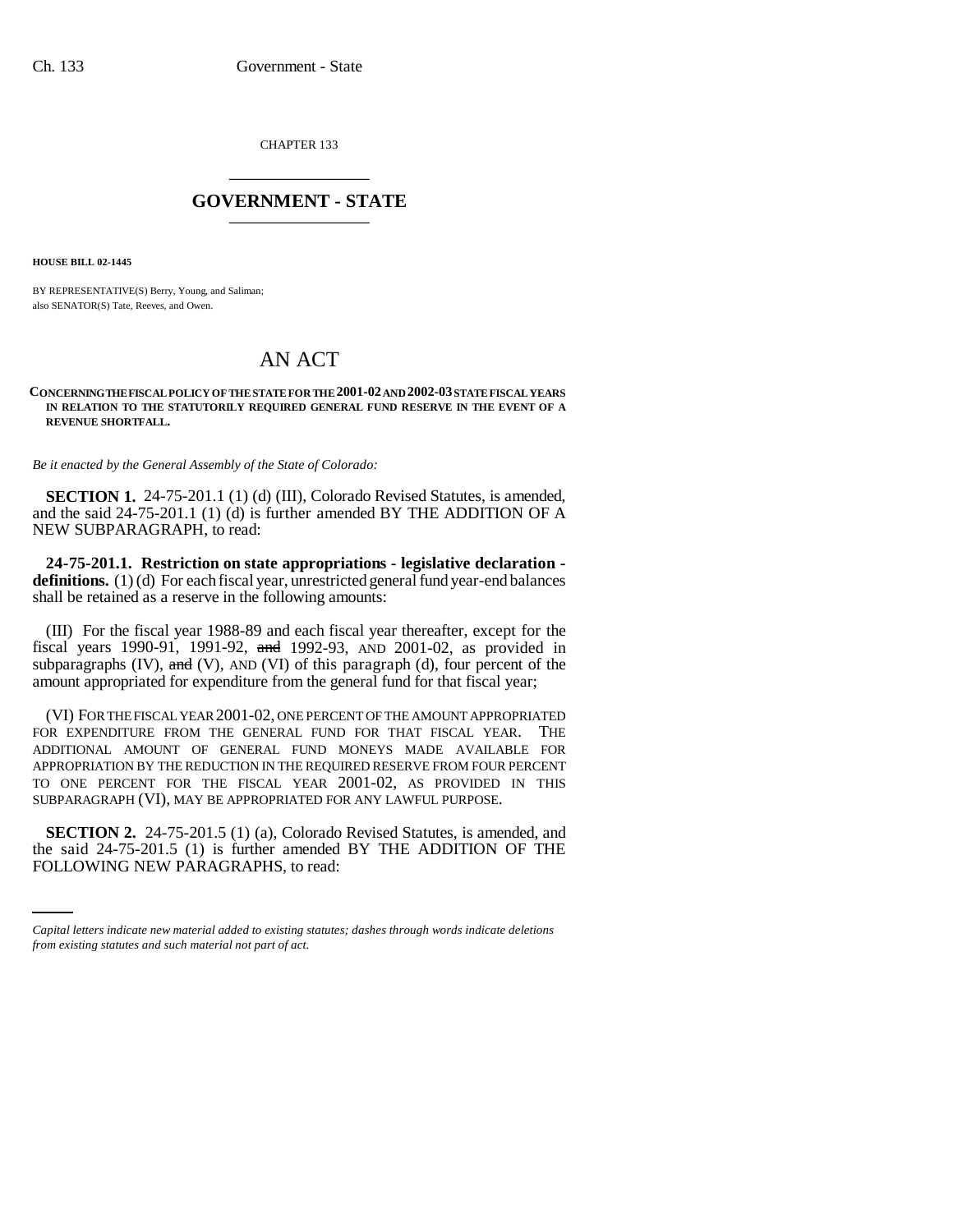**24-75-201.5. Revenue shortfalls - required actions by the governor with respect to the reserve.** (1) (a) EXCEPT AS PROVIDED IN PARAGRAPHS (c) AND (d) OF THIS SUBSECTION (1), whenever the revenue estimate for the current fiscal year, prepared in accordance with section 24-75-201.3 (2), indicates that general fund expenditures for such fiscal year based on appropriations then in effect will result in the use of one-half or more of the reserve required by section 24-75-201.1 (1) (d), the governor shall formulate a plan for reducing such general fund expenditures so that said reserve, as of the close of the fiscal year, will be at least one-half of the amount required by said section 24-75-201.1 (1) (d). The governor shall promptly notify the general assembly of such plan. Such plan shall be promptly implemented by the governor, using the procedures set forth in section 24-2-102 (4) or 24-50-109.5 or any other lawful means.

(c) (I) NOTWITHSTANDING AND IN LIEU OF THE PROVISIONS OF PARAGRAPH (a) OF THIS SUBSECTION (1), FOR THE FISCAL YEAR 2001-02 ONLY, IF THE REVENUE ESTIMATE PREPARED IN ACCORDANCE WITH SECTION 24-75-201.3 (2), IN JUNE OF 2002, INDICATES THAT GENERAL FUND EXPENDITURES FOR SUCH FISCAL YEAR BASED ON APPROPRIATIONS THEN IN EFFECT WILL RESULT IN THE USE OF ANY OF THE RESERVE REQUIRED BY SECTION 24-75-201.1 (1) (d) (VI), THE STATE TREASURER AND THE CONTROLLER, UPON THE WRITTEN ORDER OF THE GOVERNOR, SHALL TRANSFER TO THE GENERAL FUND, FROM TIME TO TIME DURING THE PERIOD BEGINNING ON JUNE 20, 2002, AND ENDING ON JUNE 30, 2002, FROM THE TOBACCO LITIGATION SETTLEMENT TRUST FUND CREATED IN SECTION 24-22-115.5 (2); OR THE UNCLAIMED PROPERTY TRUST FUND CREATED IN SECTION 38-13-116.5,C.R.S., OR BOTH, SUCH AMOUNTS AS ARE REQUIRED TO PERMIT PROMPT DISBURSEMENT FROM THE GENERAL FUND OF ANY APPROPRIATION MADE THEREFROM FOR ANY LAWFUL PURPOSE AND TO ENSURE THAT SAID RESERVE, AS OF THE CLOSE OF THE FISCAL YEAR 2001-02, WILL BE AT LEAST THE AMOUNT REQUIRED BY SECTION 24-75-201.1 (1) (d) (VI).

(II) EFFECTIVE JULY 1, 2002, THE STATE TREASURER AND THE CONTROLLER SHALL TRANSFER MONEYS FROM THE GENERAL FUND TO THE TOBACCO LITIGATION SETTLEMENT TRUST FUND IN ORDER TO RESTORE TO SAID FUND ANY AMOUNT TRANSFERRED THEREFROM PURSUANT TO SUBPARAGRAPH (I) OF THIS PARAGRAPH (c).

(d) (I) FOR THE FISCAL YEAR 2002-03 ONLY, IF THE REVENUE ESTIMATE PREPARED IN ACCORDANCE WITH SECTION 24-75-201.3(2), IN JUNE, SEPTEMBER, OR DECEMBER OF 2002 INDICATES THAT GENERAL FUND EXPENDITURES FOR SUCH FISCAL YEAR BASED ON APPROPRIATIONS THEN IN EFFECT WILL RESULT IN THE USE OF ONE-HALF OR MORE OF THE RESERVE REQUIRED BY SECTION 24-75-201.1 (1) (d), THE GOVERNOR SHALL EITHER:

(A) FORMULATE AND IMPLEMENT A PLAN PURSUANT TO PARAGRAPH (a) OF THIS SUBSECTION (1);

(B) UPON WRITTEN ORDER, DIRECT THE STATE TREASURER AND CONTROLLER TO TRANSFER, AND SAID STATE TREASURER AND CONTROLLER SHALL TRANSFER, TO THE GENERAL FUND, FROM TIME TO TIME DURING THE PERIOD BEGINNING ON JULY 1,2002, AND ENDING JANUARY 1, 2003, FROM ANY OR ALL OF THE FUNDS DESCRIBED IN SUBPARAGRAPH (II) OF THIS PARAGRAPH (d), SUCH AMOUNTS AS ARE REQUIRED TO PERMIT PROMPT DISBURSEMENT FROM THE GENERAL FUND OF ANY APPROPRIATION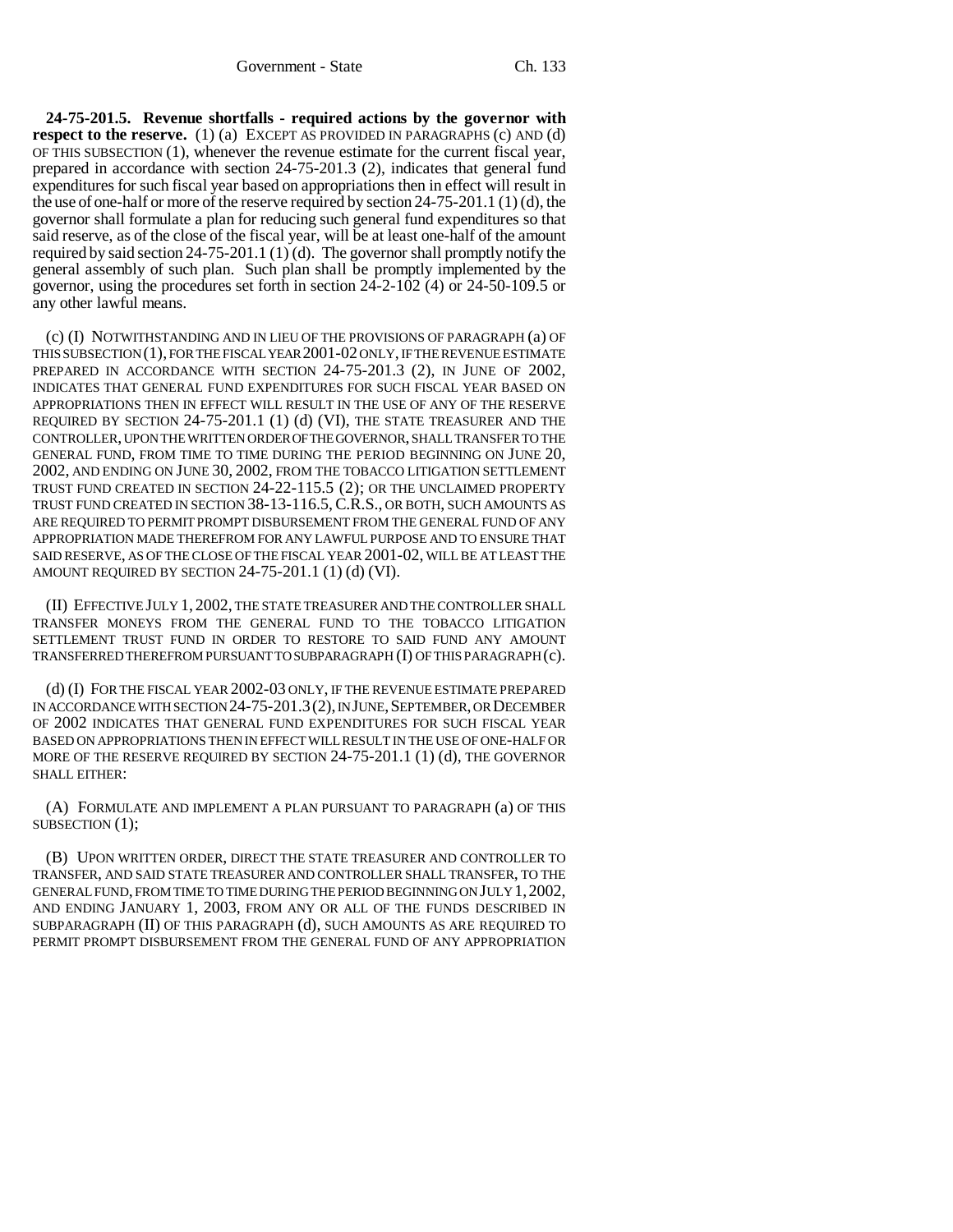## Ch. 133 Government - State

MADE THEREFROM FOR ANY LAWFUL PURPOSE AND TO ENSURE THAT SAID RESERVE DURING SAID PERIOD WILL BE AT LEAST ONE-HALF OF THE AMOUNT REQUIRED BY SECTION 24-75-201.1 (1) (d); OR

(C) BOTH FORMULATE AND IMPLEMENT A PLAN PURSUANT TO PARAGRAPH (a) OF THIS SUBSECTION (1) AND ISSUE A WRITTEN ORDER PURSUANT TO SUB-SUBPARAGRAPH (B) OF THIS SUBPARAGRAPH (I) TO ENSURE THAT SAID RESERVE DURING SAID PERIOD WILL BE AT LEAST ONE-HALF OF THE AMOUNT REQUIRED BY SECTION 24-75-201.1 (1) (d).

(II) THE TRANSFER OR TRANSFERS DESCRIBED IN SUBPARAGRAPH (I) OF THIS PARAGRAPH (d) SHALL BE MADE FROM ONE OR MORE OF THE FOLLOWING FUNDS:

(A) THE EMPLOYMENT SUPPORT FUND CREATED IN SECTION 8-77-109 (1),C.R.S.;

(B) THE TOBACCO LITIGATION SETTLEMENT TRUST FUND CREATED IN SECTION 24-22-115.5 (2);

(C) THE UNCLAIMED PROPERTY TRUST FUND CREATED IN SECTION 38-13-116.5, C.R.S.

**SECTION 3.** 39-26-123 (2) (a) (I) (A), Colorado Revised Statutes, is amended, and the said 39-26-123 (2) is further amended BY THE ADDITION OF A NEW PARAGRAPH, to read:

**39-26-123. Receipts - disposition.** (2) (a) (I) (A) Eighty-five percent of all receipts collected under the provisions of this article shall be credited to the old age pension fund. For the fiscal year commencing July 1, 1997, and for each fiscal year thereafter, except for the fiscal year commencing July 1, 2000, the remaining fifteen percent shall be allocated between and credited to the general fund and the highway users tax fund, as a portion of the sales and use taxes attributable to sales or use of vehicles and related items, as follows: Except as otherwise provided in sub-subparagraphs  $(A.8)$  and  $(A.9)$  of this subparagraph  $(I)$  AND PARAGRAPH  $(a.5)$ OF THIS SUBSECTION (2), ten percent of net revenue from sales and use tax to the highway users tax fund and five percent thereof to the general fund; except that, for the state fiscal year 2001-2002, the amount of the net revenue allocated to the highway users tax fund shall be increased and the amount allocated to the general fund shall be decreased by the amount of sixty-seven thousand dollars.

(a.5) FOR THE 2002-03 FISCAL YEAR, IN THE EVENT OF ANY TRANSFER OF MONEYS TO THE GENERAL FUND PURSUANT TO SECTION 24-75-201.5 (1) (d), C.R.S., EIGHTY-FIVE PERCENT OF ALL RECEIPTS COLLECTED UNDER THE PROVISIONS OF THIS ARTICLE SHALL BE CREDITED TO THE OLD AGE PENSION FUND, AND THE REMAINING FIFTEEN PERCENT SHALL BE ALLOCATED TO THE GENERAL FUND FOR SAID FISCAL YEAR, UNLESS ON OR AFTER JANUARY 1, 2003, SUFFICIENT GENERAL FUND REVENUES ARE RECEIVED BY THE STATE TO:

(I) MAKE REQUIRED EXPENDITURES, AS DEFINED IN SUBPARAGRAPH (I) OF PARAGRAPH (b) OF THIS SUBSECTION (2);

(II) FULLY FUND GENERAL FUND EXPENDITURES FOR SUCH FISCAL YEAR BASED ON